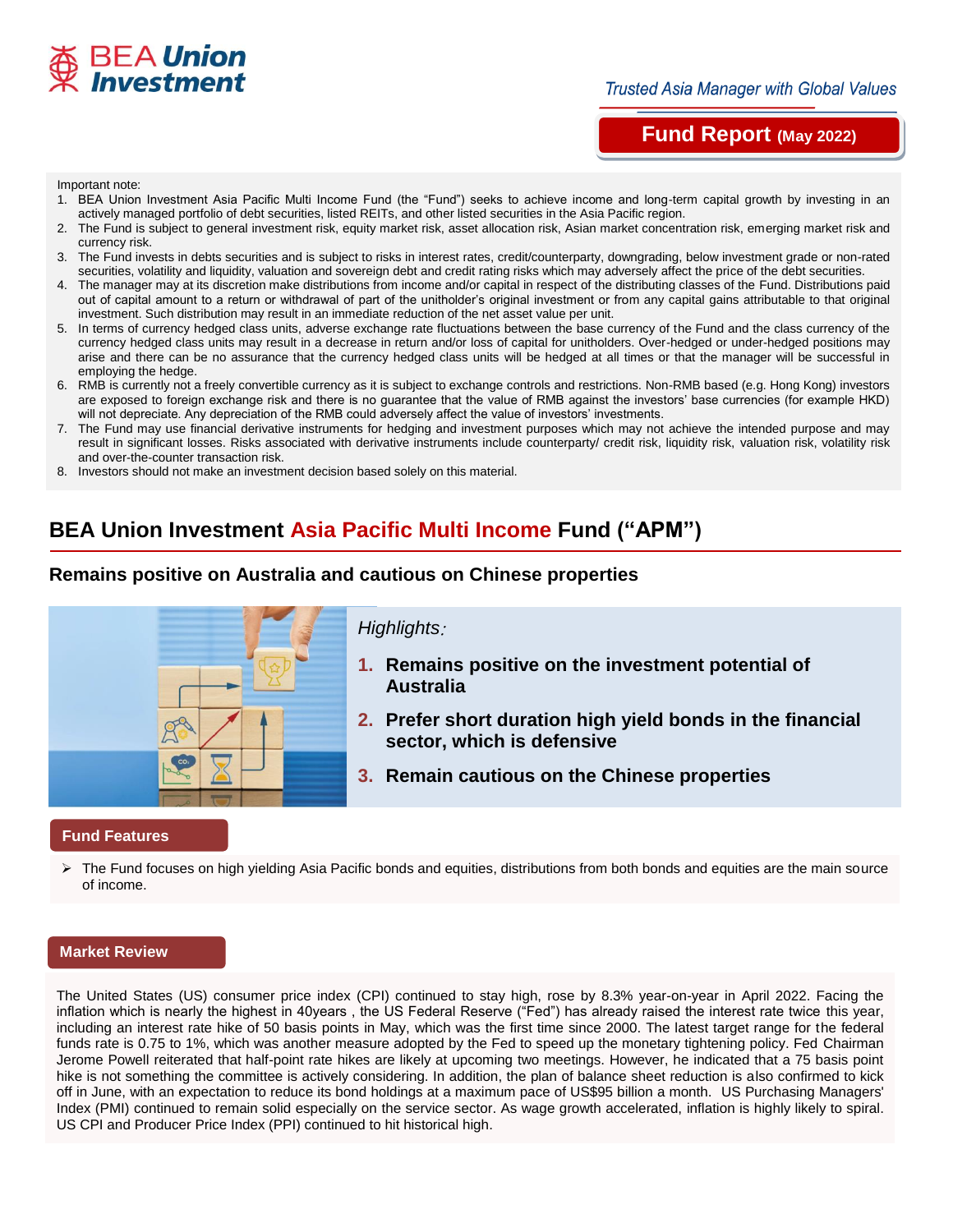

**Fund Report (May 2022)**

MSCI Asia Pacific (ex Japan) Index declined 5.3% in April 2022 due to multiple factors including the continued geopolitical tension, China's zero-COVID policies, supply chain disruption, stagflation risk, strong US dollar, the Fed's hawkish attitude and the commodity price volatility. Taiwan, Singapore and Philippines were the main underperformers. India's PMI continued to be strong. Coupled with the intensifying inflation, Reserve Bank of India was urged to accelerate its rate hike pace.

China's PMI fell sharply in April as the pandemic situation was severe and some key cities were locked down. Furthermore, China's property market remained quiet while land purchases continued to be supported by government related entities. Australia's economy develops in a solid way and its GDP has continued to grow for many years, with only a slight adjustment after the COVID outbreak, reflecting it is supported by strong domestic demand.

### **Market Outlook**

10-year US treasury yield surged to 2.93% from 2.38% in April. Our investment team expects the US treasury yield to stay high on the back of the aggressive measures by the central bank to combat soaring inflation.

In Mainland China, the GDP growth target for 2022 was set at 5.5% at the National People's Congress. In the first quarter of 2022, the GDP growth rate was 4.8%. Facing more challenges driven by the latest COVID-19 wave which led to the lockdown in many cities, Market remains a wait-and-see attitude on China's growth outlook this year. With the expectation of a relatively loose monetary policies, BEA Union Investment believes growth might start to pick up in the next few months, at a relatively gradual pace.

As the conflict between Russia and Ukraine drag on and China ran into lock down for a number of key cities, energy price and disruption to global supply chain will eventually translate to higher CPI. Possible embargo to Russian oil to Europe will also add fuel to energy price.

#### **Investment Strategy**

The recent volatility in global markets was mainly induced by the Fed's rapid rate hikes, the prolonged conflict between Russia and Ukraine and the new coronavirus variant, which have altogether brought uncertainty to the market. In particular, the geopolitical tension in Russia and Ukraine brought significant market impact. Our investment team will continue to closely monitor the development. The intensifying inflation and supply chain disruption caused the slowdown of the economic growth in the recent months, and the pace was out of expectation. On the positive side, we believe the recent market correction has largely priced in the factors of weak macro environment and the negative sentiment on the geopolitical concern. Based on the current market valuation, we believe it will provide support for the market in the medium to long term.

On the backdrop of the global supply chain disruption and rising energy prices, investment team stays positive on short duration high yield bonds in the financial sector, which is defensive, as well as Southeast Asian high yield bonds as they are benefited from the price surge of large commodities, providing decent interest rate spread. Our investment team remains positive on Australia since they have good corporate governance and there are many quality corporation.

BEA Union Investment continues to remain cautious on the Chinese property sector. Reasons are threefold. Contracted property sales is still weak; the lockdown measures dampen homebuyers' sentiment and the possibility of continuing default cases due to the tight liquidity of developers. Overall speaking, we believe the keys to accelerate the economic recovery lie in the possibilities of a turnaround of China's anti-epidemic strategies and a more accommodative monetary policy.

Impacted by external factors, markets will still fluctuate in the short term. In terms of overall strategy, we prefer stocks but we are more conservative on bonds. This Fund will allocate flexibly in Asia-Pacific equities and bonds to navigate market volatility and strive for potential return. With stringent risk management, our investment team is actively adjusting the portfolio holdings in response to market conditions.